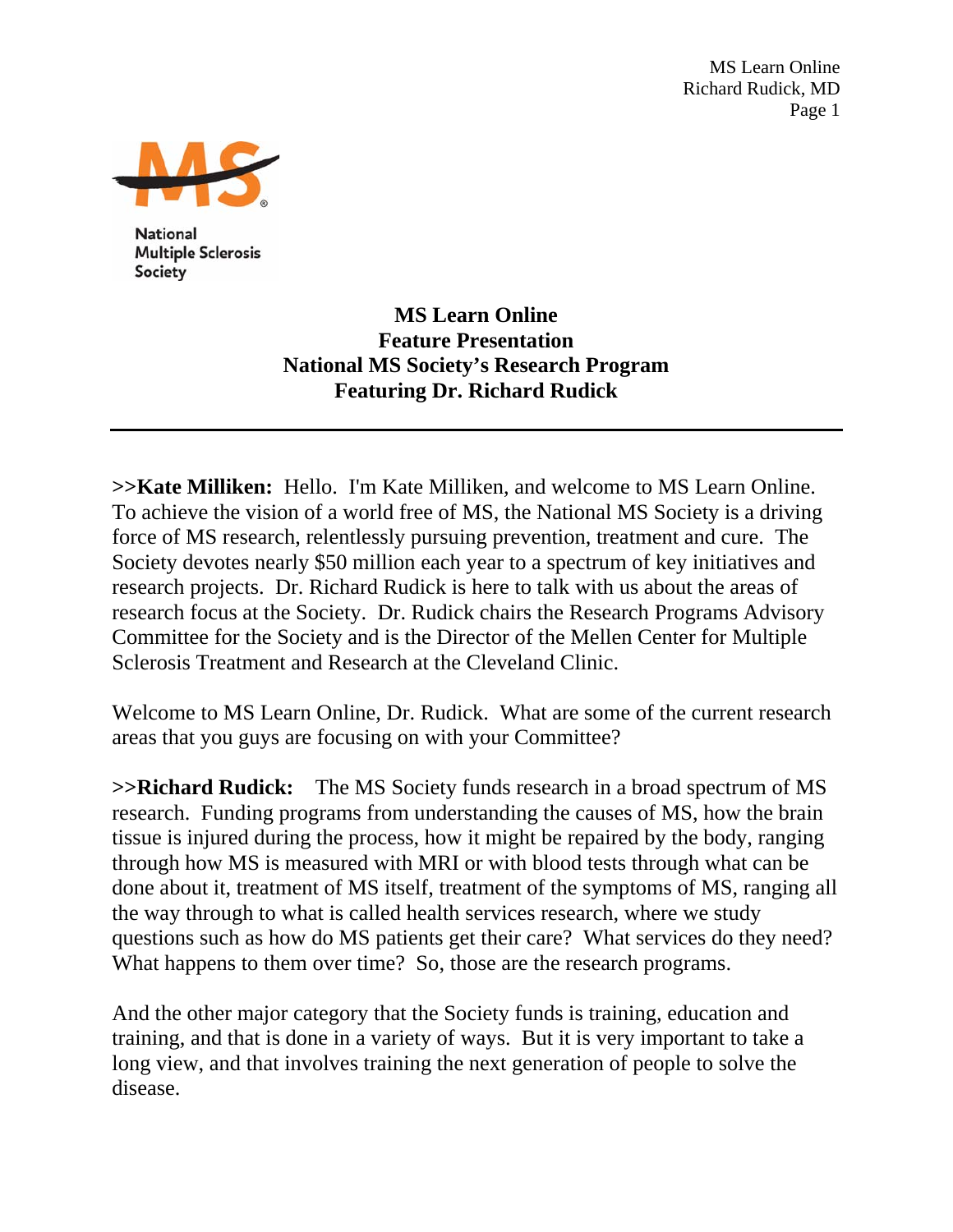**>>Kate Milliken:** How do you decide to do the research that you do, which projects you pick out and choose?

**>>Richard Rudick:** Well, there are two categories. There are priority programs that the MS Society and its advisors determine are very important. So, an example of that would be the program to look into MS in children. Not that many children get MS compared with adults, and so it's been under-studied. So, the MS Society and its advisors and committees will determine this is an area of importance. So, there are categories of directed research, such as the children's program.

The majority, though, comes from investigators who propose research in what's called an investigator initiated research proposal, and those projects come in twice a year in the form of applications for funding with the research fully described and justified, and then they go through what's called peer review. And there are four peer review committees that divide the research proposals according to the category, and they sit around and two or three reviewers read each proposal in great detail, everything is discussed. There is a vote about the importance of each project, and the Society then funds as many as possible going down the priority list.

**>>Kate Milliken:** Has there been an impact with the research that you have done with your committee on MS in general?

**>>Richard Rudick:** I think that there has been tremendous progress in the MS field in the past 20 years. Some of it has been driven by understanding of the disease, how it actually works, how the tissue is damaged in the first place. Some of it has to do with advances in treating the disease. We now have multiple drugs that can slow the progression of disease and make a big difference over time. Some of it has to do with how we monitor and measure patients with MS. The MRI has played a huge role in developing new opportunities for people with MS, new research strategies. So, I would say that the MS Society has played a key role in funding all of those initiatives.

**>>Kate Milliken:** Obviously there is a lot of collaboration between the MS Society and researchers. Why is this an important partnership?

**>>Richard Rudick:** I think the MS Society is partnering with the research community as well as other organizations that are interested in solving the MS